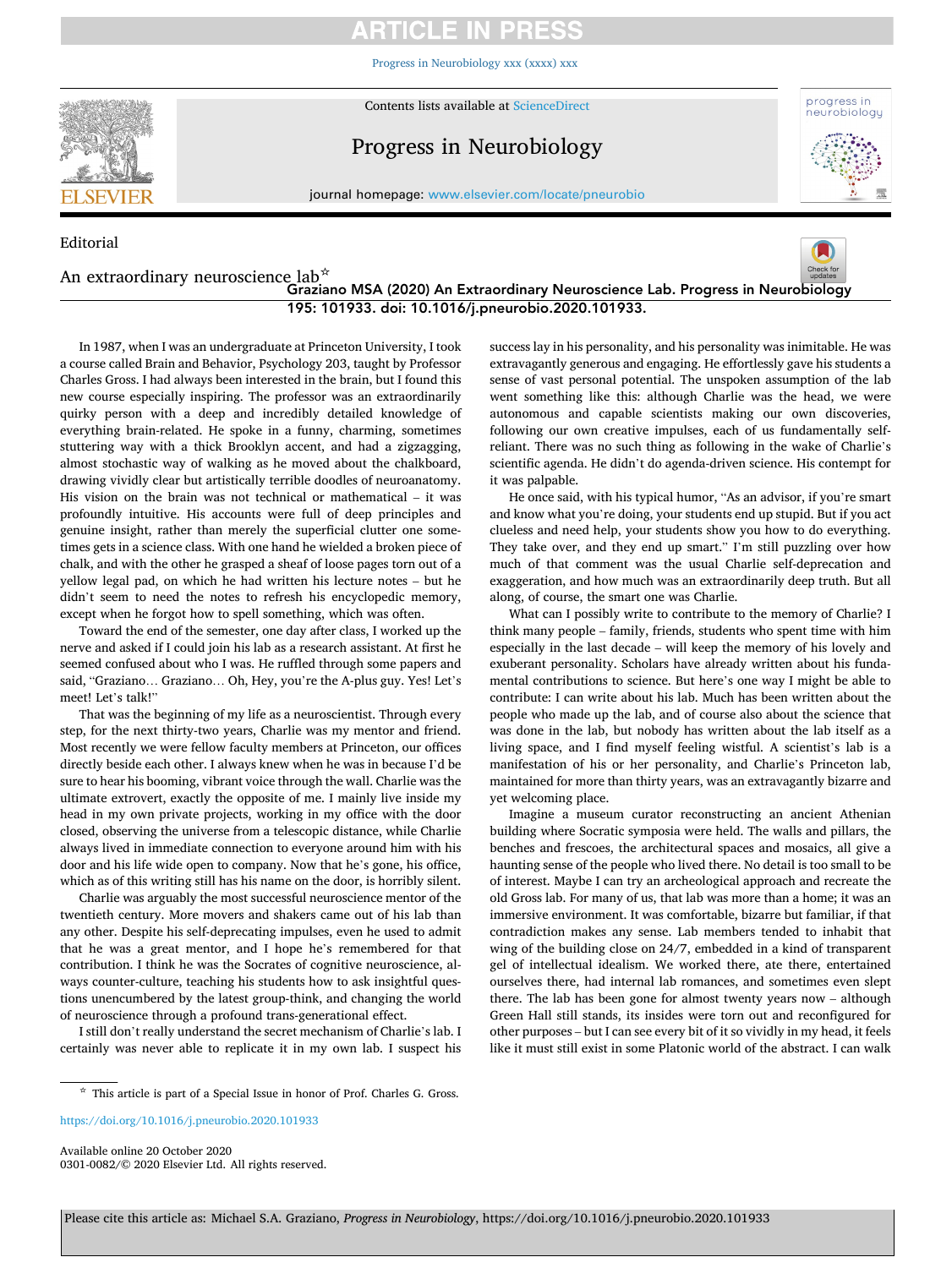### **ARTICLE IN PRESS**

#### Editorial

through every room in my mind and see every detail. Sometimes it's hard to believe that I can't just get up, walk in the front door, and see the place in reality like I did every day for so many years. I'm including a sketch based on an old architectural diagram (see Fig. 1). Sometimes you spend so long in a place that you never leave it, and Charlie's lab is where my intellectual heart is.

Maybe Charlie would have appreciated the non-paradigmatic nature of a story that makes a museum exhibit out of his lab. I can imagine him chuckling and then shaking his head skeptically, not entirely sure how to take the fattery, or hagiography as he might have called it with his penchant for unusual words.

When I first arrived in 1987, I had the impression of a vast shadowy past to the lab flled with mythical fgures: Tom, Bob, Ricardo, and many other legends. Some of them I had missed by months, but they still seemed to belong to the Homeric prehistory. In my many years in the lab, of course, others came and went: Tirin, Mike C., Xintian, Maz, Shalani, Dylan, Nina, Kristy, and others. The whole lab family from beginning to end, members and affliates, encompassed about two hundred people. But here I want to write about what the physical lab itself looked and felt like, around the time I first joined.

You entered the lab microcosm through the locked front door, and right away you were struck by the strange, institutional colors of the place, as if, in building it, the fnishers had reached for some cheap leftover paint that was already in a supply cabinet. The walls were cinderblocks, like a jail or a bunker, and painted thickly in a grayish beige. The doorways and doors were painted a contrasting, pastel, greenish-aqua. (I've tried to recreate that color in the diagram.) The foor was made of linoleum square tiles, a kind of speckled light tan that poorly hid the dingy color of age. A dark brown linoleum crash-strip ran along the base of every wall. The ceilings, tiled in big off-white panels made of an unknown crusty substance, like giant pieces of lightly toasted bread, loomed quite close above, literally only as tall as the doorframes. If you jumped up too vigorously, your head would mash into those ceiling tiles and leave a dent (as I discovered). At intervals along the ceiling were tarnished, square metal gratings for airflow. Florescent lights in the angle between the wall and the ceiling, covered by long, curved, and sometimes cracked plastic casings, fickered down on us.

That corridor, exceptionally narrow and low-ceilinged, could have felt claustrophobic, but to me it was as comforting as a home cave, a part of the warmth of the place.

To the right, immediately on entering the lab, you encountered the lunchroom. When I was an undergraduate and frst allowed to work in Charlie's lab, my "office" was at the back of the lunchroom. I had a brown desk pushed against the wall, next to the big boxy white 1960's refrigerator. On top of the fridge was an old, plastic, Rockem'-Sockem' robot set, part of a background clutter of bizarre, trippy items. The lunchroom was lined with a largely-unused chalkboard on one wall, blue-green metal shelves screwed to another wall at shoulder height, and steel industrial shelves set against a third wall, the various shelves flled with random neuroscience books, notably atlases of the monkey brain, human brain, and rat brain, as well as a white plastic cut-away model of the brain stem. A cheap pale Formica-coated table in the middle of the room was the scene of the daily lunch carnage. If the weather was good, we'd eat outside around a picnic table behind the psychology building, but in winter or the rainy spring we mostly ate in the lunchroom.

The whole lab would crowd around the table, talking and arguing and politicking, sitting in mismatched chairs stolen from around the department. When I frst joined the lab, the members were graduate students Jim and Earl, post-doctoral researchers Hillary and Paul, lab technician Linda, undergraduate me, and Charlie. Sometimes we brought our own food from home. Charlie almost always took out a big plastic vat of yogurt that he ate with his particular large metal spoon, the yogurt getting in his beard. Sometimes we bought gigantic long subs from Hoagie Haven. On Fridays, Hunan Take-Out had a lunch special, and we'd each get an aluminum, compartmented plate with rice, General Cho's Chicken, and sautéed Broccoli. All of us except Charlie, who cheerfully derided the Chinese food in a booming voice. As a foodie and a sinophile, he was somewhat snooty about Chinese cuisine and condemned our food as garbage. But he was also perfectly happy to taste large amounts of it while condemning it.

Tucked behind the lunchroom was the experiment room where Earl and Paul collected data. Later, I did many of my own experiments there: some of the peripersonal space experiments, and almost all of the



Fig. 1. Plan of the Gross Lab. The drawing is based on an architectural diagram and refects the lab as it was in 1987 when I frst arrived. The top faces east, the only wall to have windows. They are shown angled partly open, except for the windows in the colony, which were bolted shut, at some time painted green, then covered with black metal bars, and finally bricked in. The blue rectangles are doors, approximating the pastel color of the originals. The zigzag is a plastic, beige, accordionstyle door. The blacked-in areas are structural pillars or plumbing spaces. Those who worked in the lab may see some discrepancies with their memories, since the space underwent modifcation over the decades. It was built in 1970, I arrived about halfway through its run in 1987, and it was pulled down in 2003.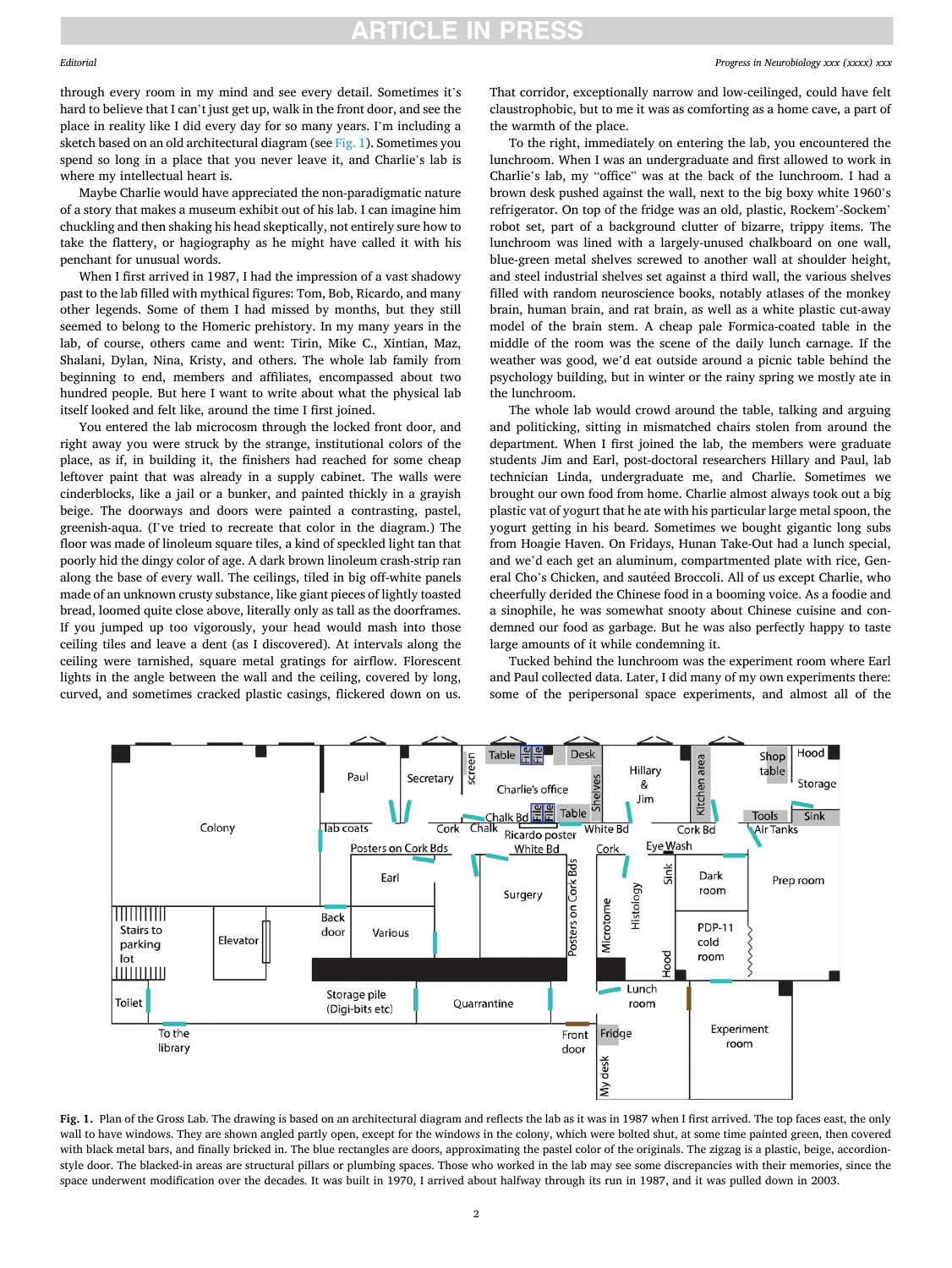### **ARTICLE IN PRESS**

electrical stimulation experiments. In the accompanying diagram, I've colored the door of that room brown for the sake of accuracy. The room had a make-shift, home-constructed feel, and the door was made of light fimsy wood, varnished, with a dented brass knob, as though picked up at the local hardware store. I remember the door as slightly warped, probably by weather, so that opening and closing it required putting pressure on the knob in a special, trick way. The equipment flling the room, the blinking lights and metal racks dripping with wires, relied on a giant, refrigerator-sized computer called a PDP-11. It was ensconced in its own special room, hidden almost like the Wizard of Oz by an accordion-style, folding plastic wall. The computer room had a massive, noisy air conditioner unit that was meant to keep the processors cooled. If you came inside from a meltingly hot Princeton summer day, drenched in sweat, you could always sit in the PDP-11 room and cool down, probably faster than you wanted to. When Charlie roasted a whole pig in a back-yard barbecue, we'd get the pig from the butcher in a giant plastic bag and store it in the PDP-11 room for refrigeration. Any modern smartphone must now have millions of times the processing power of the old PDP-11, but in its day it was a fearsome machine, a top processor, a data cruncher of impressive proportions. In the late 1980s, when I first arrived, it was already as quaint as a horse-drawn carriage, but neuroscience labs the world over clung to that model and brand because all the established programs had been written for it. In the early 1990s it was fnally retired, wheeled through the narrow corridor, eased gingerly around corners to avoid knocking chips out of the concrete wall blocks, and parked in the junk pile in the back hall. Next to it was a strange dusty rack of equipment, a thousand times more ancient than the PDP-11.

"Those are digi-bits," Charlie said. "Those were expensive. We can't get rid of them."

I wish the rack of digi-bits was still around, because it belonged in a museum. The thing was a proto-computer, as astonishing to see as a proto-mammal from two hundred million years ago. It contained handsoldered circuits full of crazy wires and vacuum tubes spread out over a series of galvanized metal panels. As far as I could understand, by wiring the panels together in a specifc order, you could "write" a computer program to control your experimental apparatus. The machine was quite incredible, standing upright as large as a person, dusty and stuck here and there with hand-lettered labels. Charlie never threw out anything if he could help it.

The lab was organized like a T maze, with a short corridor serving as the stalk of the T and a very long corridor running along the top. The short corridor was fairly empty, with blank walls except for some large chrome ventilation grilles and two bulletin boards. The long corridor was busy. All the offices and most of the workspaces opened onto that corridor, as you can see in the diagram I provide. Because the lab was locked away from the rest of the building – both the front and back doors equipped with a heavy deadbolt and an alarm system, and the secret third route through the quarantine room forever hidden by stacked piles of old lab junk – that wing of the building became the insular world of our small family, and the long corridor became the physical center of our lives.

The corridor was so long, it was good for hall hockey. Sometimes lab members would put on roller blades, unscrew wooden broom handles from their respective broom heads, and play hockey up and down the corridor with a ball of regular notebook paper crumpled up tightly and bound with cloth surgical tape. The linoleum floor tiles had scratches and gouges from some intense hall hockey moments.

The walls of the corridor were cluttered and colorful with mounted photos that Charlie had taken on his exotic trips, a chalkboard with dozens of postcards stuck into the metal edging, a huge whiteboard with a full month of lab schedule laid out in a grid in Linda's block handwriting, a row of white wooden pegs with old, scummy, heavily-worn lab coats hanging, and half a dozen scientific posters fixed to the wall, many of them thumbtacked to large cork bulletin boards.

The most enduring poster was the famed Ricardo Gattass work of art.

It was a massive construction, almost floor to ceiling, made of inch-thick, white painted wood and mounted to the concrete wall with silvery screws. The text for the poster had been typed on an actual typewriter, cut out with scissors into little rectangles and glued onto the display here and there, although the glue had gone brown and crusty with age and was visible through the paper. The display showcased beautiful models of brain areas made out of copper wire frames. The idea was that an area of the cerebral cortex might be naturally curled up in a complex way, but if it could be duplicated in a copper frame that was hand-welded together, the frame could then be straightened with pliers, revealing what the brain area might look like structurally if it were spread on a table – like fattening the ball of the globe onto a map. Now-a-days a computer can manipulate a virtual model, but apparently in the two decades before my time in the lab, real wire models were the cutting edge of science. It reminded me of the physical models of DNA that were de rigueur in the 1960s. These copper wire frames were fixed to the poster with silver wire twists. The whole front of the poster was covered with a sheet of clear plastic, which, over time, ripped and came off in ragged strips. That monumental art collage, beautiful and outdated, enigmatic after most of its parts and labels fell off, remained in the lab screwed to the wall until the very end, when the wrecking crew came and turned the lab into rubble.

At the very end of the corridor, on the door of the prep room, someone had fxed a small corkboard and tacked up a Snellen eye chart. The corridor was so long that only the largest block letters at the bottom of the chart were visible from the opposite end of the hall. In the middle of the night, when I was working and needed a break, I would sometimes pitch a tennis ball down the hall and try to nail the Snellen eye chart. Because the hall was so narrow and low – I could touch both walls with my elbows, and had less than a foot of clearance above my head – it was quite diffcult to pitch that distance while maintaining height.

When you grow accustomed to a house, you soon develop an acute sense of where everyone is by sound. The prep room door made a distinctive, metallic clatter like wind chimes whenever anyone opened it. The reason was a set of spare coaxial cables, hanging from a cable rack mounted high on the back of the door. The cables would swing when the door opened, their metal ends clanging against a pair of tall air tanks – a blue nitrous oxide tank and a green oxygen tank, stored against the concrete wall just behind the door and secured by a thick shiny metal chain. That clang was one of the more indicative sounds of life in the lab, especially on a quiet night. Another was the soft, rhythmic, snick snick of the sliding block microtome in the histology room. Another was the resonating, mid-register bassoon of Charlie's voice emanating from his office, during a phone conversation that was supposed to be private but that everyone in the lab could hear. Another was the quiet, fervent swearing of someone in the shop room trying to solder up a 32-pin connector and inevitably getting burnt by the soldering iron. A particularly bizarre household sound was the hooting, clapping, stamping and clicking, that sounded like a cross between a sex orgy and a dance party with castanets, coming from students in the prep room trying to determine if they had hold of an auditory response in an experiment.

The prep room was the scientific heart of the lab. Most of the old legendary experiments had taken place there, including the famous studies of face cells and biological motion detectors – the primordial origins of an entire modern feld of study. Social neuroscience frst woke up in the 1970s and crawled out from the dark warm nursery of the Gross lab prep room. I remember the room as a huge space, cavernous and dark, smelling faintly of leaked anesthesia, full of mysterious equipment racks and blue-green cabinets looming out of the shadows, the overhead lights always off because the experiments required visual stimuli to be back-projected onto a homemade screen. One of the most peculiar aesthetic features of the room was a brass lath, dirty with age, running around the wall at waist height and used as an electrical grounding strip.

The trick of Charlie's lab was to keep your mind open and look for unexpected results outside any established paradigm. Most scientists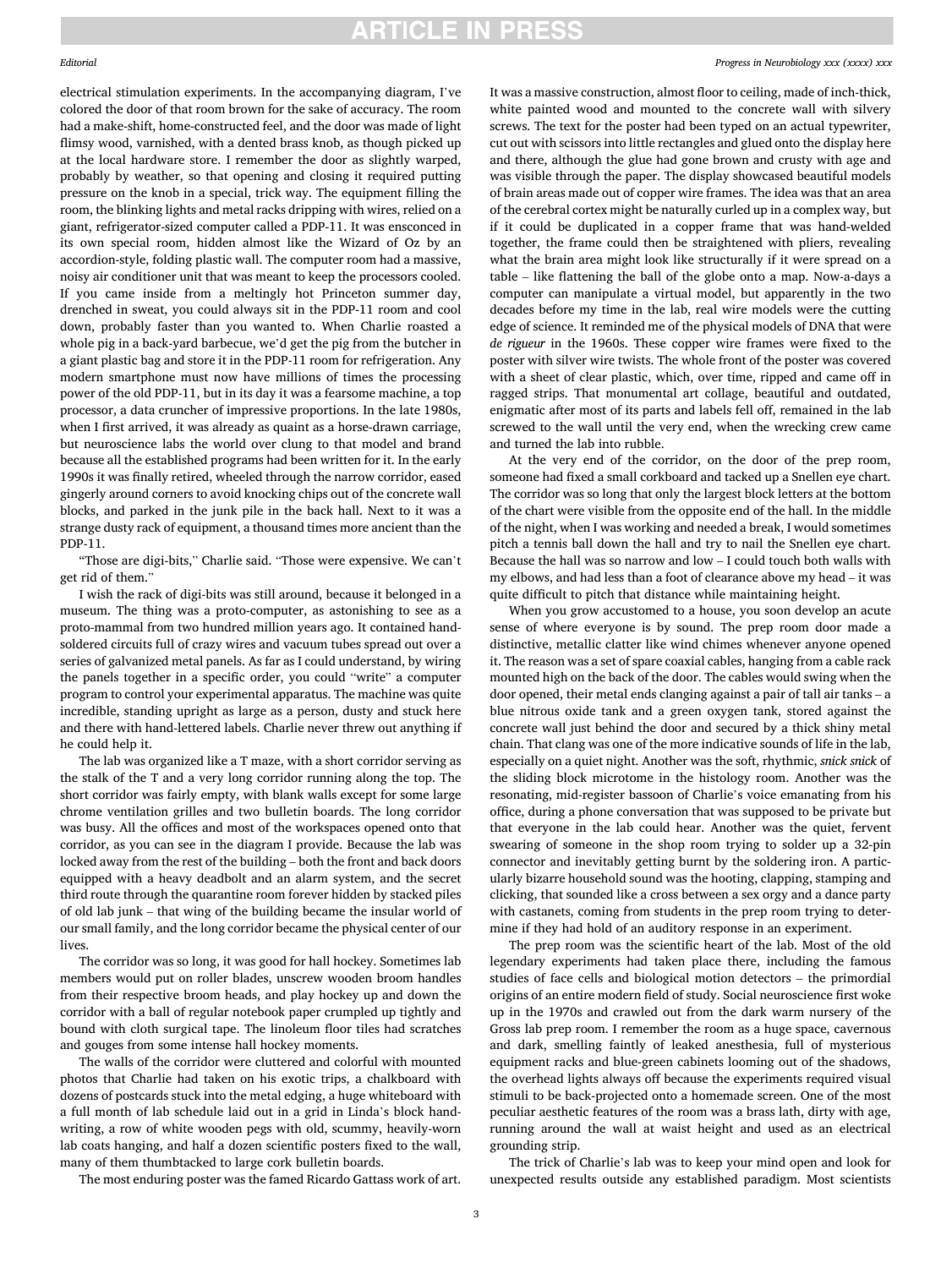## **ARTICLE IN PRESS**

#### Editorial

were delighted to fnd a paradigm that could regularize their experiments and allow them to crank out auto-papers. Charlie didn't try to hide his contempt for that kind of paradigmatic science. The brain was full of unknown unknowns, and his approach to science was to use all of his creativity and fexibility to fnd out as much actual truth as he could. He used to talk scathingly of scientists who study their paradigms and equipment instead of studying the brain. As a result of this creative pursuit of truth, the experiment room was full of objects of surpassing bizarreness, accumulated over many years, in case any part of the brain might respond to them.

One drawer in the prep room, the second one down from the top, held a collection of plastic lizards, snakes, insects, dinosaurs, ferns, a plastic apple, a ratty bunch of plastic concord grapes, a single plastic grape stuck on the end of a long Q-tip, some plastic sushi, a life-sized rubber hand, a plastic Halloween wookie mask, a wig with auburn curly hair, and a plastic light saber. Another drawer was dedicated to toilet brushes of many shapes and bright colors. They were so vivid and had such hairy complexity that they made good visual stimuli. Sometimes nothing could beat a good toilet brush brandished in the hand, for driving neurons in the upper levels of the visual system. A third drawer was stocked with enlarged photos mounted on cardboard. The photos were mainly of faces, monkey and human, as well as some very bizarre scrambles where a face had been cut into squares and randomly rearranged. The photos could be fxed by a spring clip to the end of a brass wand and presented as stimuli. A fourth drawer was flled with textures – hairy fabrics of vivid, shocking colors, a few yards of black felt, and some paisley silks.

Social neuroscience was born into the world at that moment when Charlie frst discovered cells that respond specifcally to the sight of faces. Consequently, many of the accumulated stimuli in the lab related somehow to faces, and one of the glass-fronted cabinets was dedicated to an array of heads. The most vampiric head in the cabinet was a molded, white, Styrofoam wig-holder, on which someone had drawn monkey fangs and stuck in black thumbtacks for eyes. In the darkness of the room, this wig holder was easily the spookiest object in a menagerie of curiosities. Another Styrofoam wig-holder was equipped with a semirealistic, plastic face stapled to it, a dapper-looking gentleman with dark hair, pink skin, and a full plastic mustache. Sometimes the curly, auburn wig ended up on him. A third head had been removed from a stuffed toy monkey. To keep the stuffing from leaking out of the severed neck, someone had sewn it shut with 2.0-gauge black silk suture.

To test for auditory responses, we used a child's noisemaker toy. It was about the size of a silver dollar, made of painted metal, and crafted into a yellow bear wearing a blue baseball uniform. If you squeezed the right spot, it made a loud metallic click, which was often an effective sensory stimulus. For some reason – I don't remember why, but maybe because of my own auditory experiments – the clicker ended up in my desk drawer and stayed there long after it had any useful function. With every change of office, the contents of the drawer moved with me, and I see that I still have the Gross Lab stimulus clicker from thirty-two years ago. I'm holding it right now and it still clicks.

The offices, arranged along the East wall of the building, were the only rooms with windows. They could be hinged outward, and looked out bleakly over a narrow grass verge with some scrappy rhododendron bushes and, farther out, a large parking lot. Members of the lab didn't look outward much, except to check if the university police were handing out tickets, and then everyone would shout and scramble outside to vacate the convenient but illegal parking spaces. Mostly we were focused inward on the lab itself.

The emotional, scientifc, ethical, and inspirational energy of the lab emanated from Charlie's office at the center. I apologize if I'm about to go even more overboard on the details, but they somehow conspire to make the place. Besides, I get to show off how photographic my memory can be. For the remainder of this piece, I want to try to capture what used to be an ordinary weekly moment, attending a lab meeting in Charlie's office. I won't try for anything profound  $-$  I wouldn't know how. I just

*Progress in Neurobiology xxx (xxxx) xxx*

want to grasp hold of a moment.

The lab meetings made for cozy gatherings – seven or eight people, depending on who was cycling through the lab, crowded together into one bubble of personal space, talking, arguing, laughing, occasionally bumping elbows and knees, swapping human warmth and lunch breath. I spent so much time in Charlie's office that every detail is still in my head. Unlike in the rest of the lab, the walls here were painted a very pale blue, almost white, which gave the space an indefnable, open and airy feel. The office had two entrances, but one (more toward the right in the accompanying diagram) was blocked off with a table and never used. Someone put a poster on that door showing Bruegel's painting of the blind leading the blind. Charlie used to joke that it was the motto for the lab. The other entrance to the office, through a little vestibule where the secretary sat, was always open. The whole lab had an open-door policy. We never closed our office doors except at night when we left, or for the occasional private phone call. One reason for the openness was the strong feeling of security. The lab was our home, its outer perimeter locked and safe. But I think another reason must have been the openness of Charlie's personality that rubbed off on the rest of us.

The chairs in the office were miscellaneous lab stools and office furniture, variously green, orange, dirty white or sky blue, sometimes a little sticky on one's legs where vinyl upholstery had been repaired with duct tape. They were packed so close around the edges of the little room that the arms and wheels would clunk and catch against each other. On the floor was a rust-red rug with geometric designs and a knotted, white string fringe that had gone gray with age. The chalkboard, old and speckled, with bits of broken chalk and thick chalk dust in the aluminum trough, was mounted on the largest section of free wall, in case anyone needed to draw an idea during a lab discussion. The aluminum chalk trough, having been hit by the hard backs of too many chairs, was loose and beginning to break away from the board. A very large poster encased in a clear plastic covering had been thumb-tacked to the main door, and was visible from inside the office as long as the door was swung against the wall in the open position, as it usually was. The poster contained an elaborate, black ink drawing of an Indian god with a devilish face, sitting on a carven throne, grimacing horribly and having sex with a woman who was perched on his lap, her back to the viewer. The drawing was stylized and flled with swirls and action and testicles. A little projection screen about two feet across was fxed to the wall next to the open door. Sometimes the screen was used when students gave practice talks, but more often when Charlie showed slides from his latest trip around the world. The screen was one of those old-fashioned, pulldown gizmos, but the spring mechanism had malfunctioned and the screen wouldn't stay in the down position, no matter how hard you pulled the handle. To solve the problem, Charlie had hung a hunk of metal on the handle, a 0.5 kg weight from an old-fashioned scale, tied on with a bit of green insulated electrical wire and clipped in place with a small-sized surgical towel clamp. The projection screen had a tear near the upper left corner, the fabric curling at the edges of the tear, revealing its layers of black backing and white surface. A mountaineering pick from Nepal that someone had given Charlie on his travels, made of weathered wood and rusty metal, leaned in the corner under the projection screen. A homemade wooden box, varnished, the dark brown varnish crumbling off, rested on the floor in the corner near the icepick, and held the cardboard panels of old posters from previous scientifc meetings. Over the years the glue had dried and much of the paper labels and graphs had curled off, leaving behind sheets of cardboard with characteristic brown Xs of dried glue. These loose bits of cardboard and paper were crammed into the wooden box, and the glimpses of graphs from mysterious posters past would intrigue me, as if I were looking at a fossil bed worth excavating someday. Framed on the East wall between the two windows, a photo showed a woman from East Asia, a close-up of her upper body in half profle. She was wearing what looked like a red felt shirt and a gray cloth wrapped around her head. Her country was unclear. Her face was chiseled, with black eyebrows and piercing eyes, a striking photo. The room contained fve metal fle cabinets. A short blue